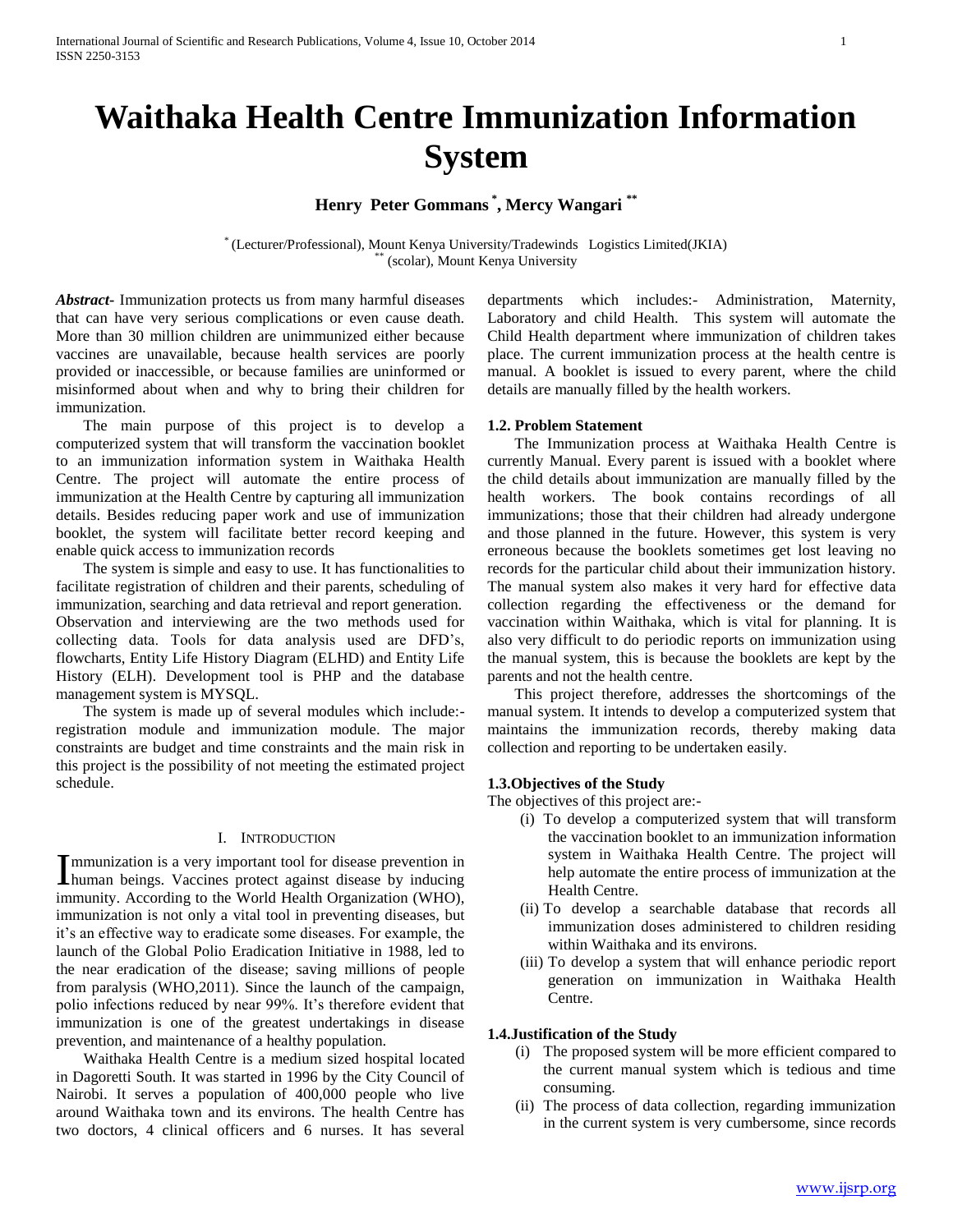are maintained by the parent and not the health institution.

- (iii) Periodic Report generation on immunization in the current manual system is almost impossible but this will be very efficient in the new system.
- (iv) The system will help prevent spread of infectious diseases e.g polio by administering vaccinations in a timely manner and maintaining accurate immunization records.

 The above mentioned reasons justify the need for a new system in order to curb the problems encountered in the current system.

#### **1.5Scope of the Project**

 The study entails designing and implementing an immunization information system that will capture and maintain Child details which includes immunization details. It will also capture parent and health workers details and also generate reports.

#### II. LITERATURE REVIEW

 In the computing fundamentals glossary, an Information System (IS) is defined as a collection of technical and human resources that provide the storage, computing, distribution, and communication for the information required by all or some part of an enterprise. A special form of an Information System is a management information system (MIS), which provides information for managing an enterprise. Information Services

**Requirements** 

**Design** 

**Implementation** 

(IS), the glossary continues, is a common name for an organization within an enterprise that is responsible for its data processing and information system or systems. (Computing fundamentals, 2014)

 An Immunization Information System (IIS) is a confidential, population‐based, public health information systems that records immunization doses administered by participating providers within a defined geographic area. It is an important public health tool for collecting, analyzing, and acting upon relevant data to manage immunization programs. IIS provides for effectiveness in increasing vaccination rates by creating or supporting effective interventions, generating and evaluating public health response to outbreaks, facilitating vaccine management and accountability, determining client vaccination status to aid clinician decision making, and aiding surveillance and investigation of vaccination rates (ASTHO, 2014)

#### III. METHODOLOGY

 This project will use waterfall model as the system development methodology. The Waterfall Model was the first Process Model to be introduced. It is also referred to as a linearsequential life cycle model. It is very simple to understand and use. In a waterfall model, each phase must be completed fully before the next phase can begin. At the end of each phase, a review takes place to determine if the project is on the right path and whether or not to continue or discard the project. In waterfall model phases do not overlap. The reason why I chose waterfall model is because design errors are captured before any software is written thus saving time during implementation phase.



 Analysis is a phase in which the full description of the existing system and of the objectives of the proposed system that leads to a full specification of the user's requirements. This requirements specification (requirements definition) is admired

and approved before system design is embarked upon. The facts concerning the existing system once gathered are recorded. They are to be interpreted to aid in the subsequent design strategies. The aims of analysis are:

Maintenance

(i) To assess the existing system

Verification

- (ii) To evaluate possible solutions
- (iii) To identify and remove weaknesses of the new while retaining the strengths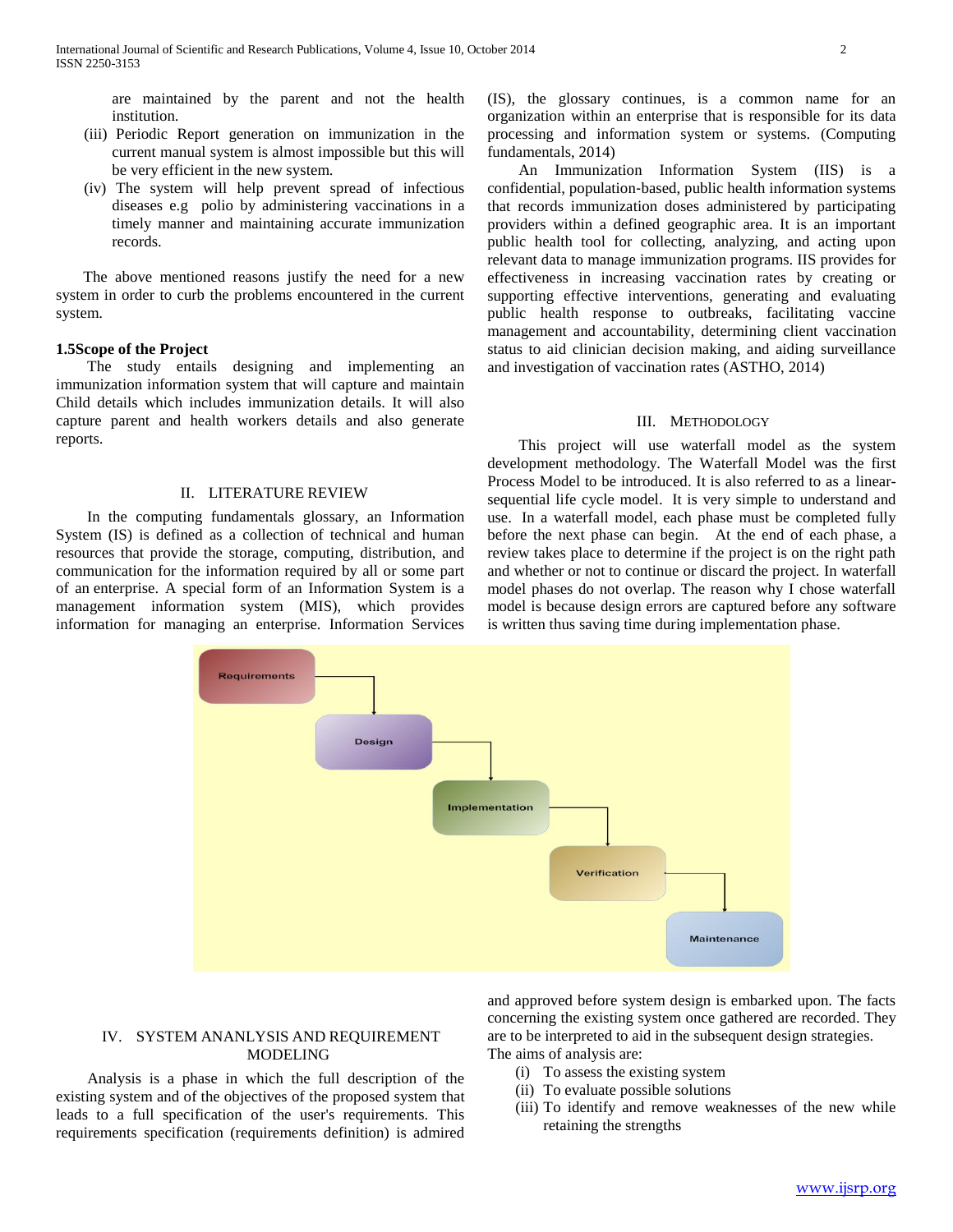- (iv) To ensure that the new system caters for the processing needs of the organization and generating useful information
- (v) .To model logical functions, data stores, data flows, and external entities associated with the current system.

#### **4.1 Current System**

 The current vaccination process at Waithaka Health Centre is manual, parents have to attain a booklet for their child's vaccinations. The booklet is usually stamped with the date and location of the parent. It contains a list of all vaccinations that have to be administered to the child. Once a child is administered with an immunization, that particular vaccination is cancelled out and the parent is informed on the next date to take the child for the next vaccination. The parents have to produce the booklet every time they visit the Health Centre for immunization of their children.

 In the unfortunate event that the booklet is lost, it becomes very hard to retrieve the history of immunization of the affected child. In such a case, a parent has to request for another booklet and together with the health practitioner, they try to fill the booklet to cancel out the already administered doses, by checking on the immunization attendance register, which is maintained by the health workers. The process of generating reports, regarding immunization in Waithaka Health Centre is very cumbersome, since records are maintained by the parent and not the health institutions. The health providers only maintain the register that assists in identifying children who missed some scheduled immunization.

#### **Problems/ shortcomings of the current system**

 The current system presents a number of shortcomings that makes it ineffective. This include;

- (i) Storage of the records is problematic especially due to volume of data
- (ii) Report generation is very difficult and inaccurate since some files get misplaced.
- (iii) The system uses too many papers to maintain the records
- (iv) The system is time wasting
- (v) Data is not converted easily to information
- (vi) Readiness of the information.
- (vii)Data handling is a problem

#### **4.2 Proposed System**

 With the development of the new computerized system, anumber of improvements are expected to occur. The processes at the Waithaka Health Centre will be simplified since the information formally held in papers and immunization booklets will be held in a searchable database, where the health providers can easily access histories of the patients or children. In terms of data conversion to usable information, the system will facilitate mining of data and analysis to transform it to usable information, that is vital in planning and assessing the effectiveness of the immunization within Waithaka.

 The system will also provide improvement in terms of notifying parents of the upcoming or scheduled immunizations and those that have been missed. With these features, the system will facilitate timely immunization through constant reminders to parents. The system will also provide improvements from the manual system in terms of clinical decision support, where the health providers can easily access the records and plan ahead; mainly on the medical supplies required for immunization. The goal of the Immunization Information system project is to create a system that will help prevent spread of infectious diseases by administering vaccinations in a timely manner and maintaining accurate immunization records.

 Other improvements that are directly linked with the development of the new system will include;

- (i) Ease of data maintenance.
- (ii) Large volumes of data can be maintained.
- (iii) No paper work required hence saving on cost
- (iv) Data can be converted easily to information
- (v) The integrity of the data is preserved
- (vi) Reports on immunization are generated with ease

#### **4.3 System Modelling 4.4.1 Process Modelling Data flow diagram (DFD)**

 The reason for using Data Flow Diagram in process modeling is because it is a good tool for breaking down the system processes

#### **Context Diagram**

 The diagram below shows the external entities that interact with the system and data flows between this external entities and the system. The diagram is the **0 Level DFD**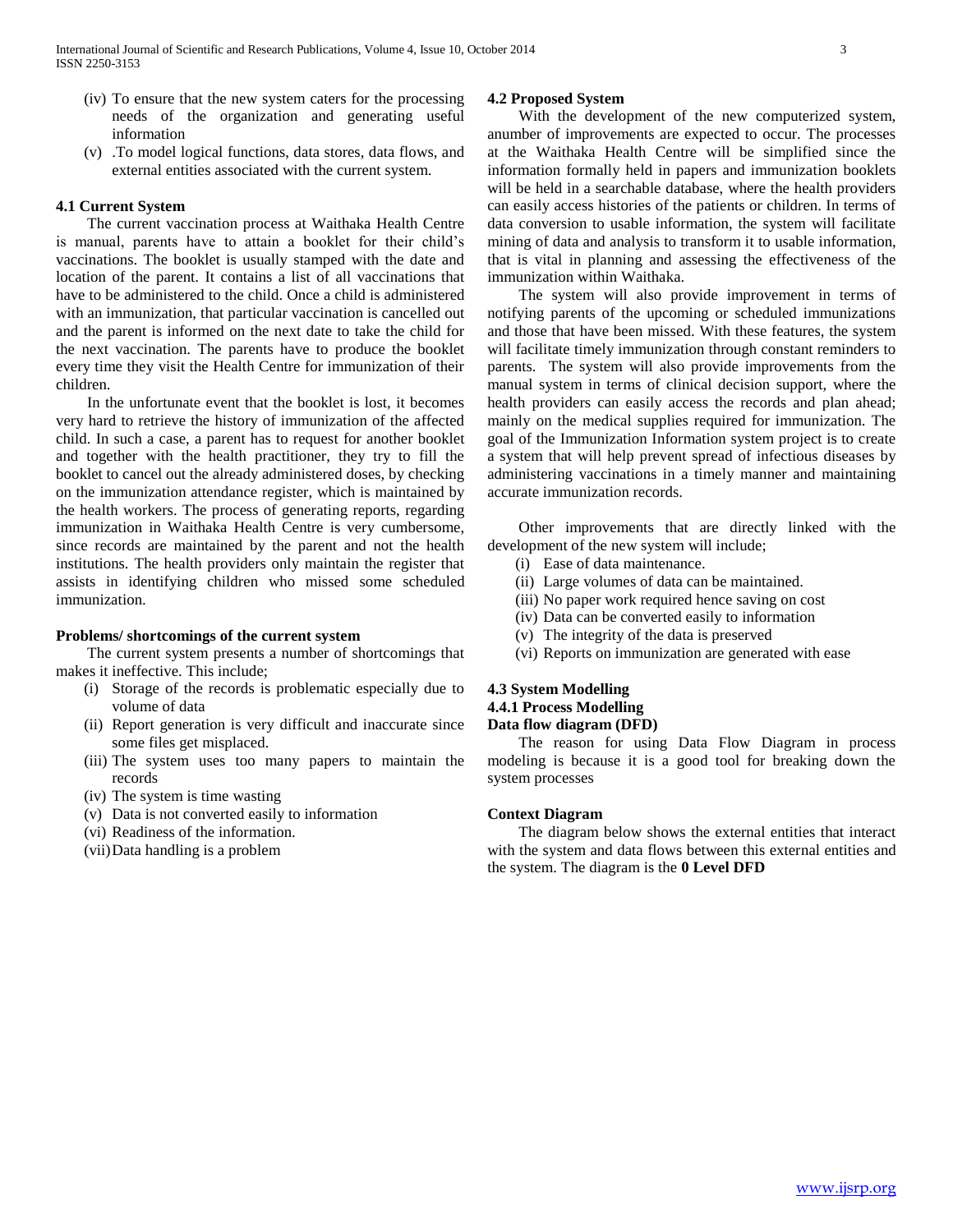

#### **DATAFLOW DIAGRAM FOR THE PROCESS EXECUTION IN THE PROPOSED SYSTEM**

 This diagram on the other hand shows an advanced view of the system with keenness to the flow of instructions and information in the various sections of the system involved.

#### **Processes**

- 1) A parent is received and their details recorded, alongside those of those of the child. The parent's and child's health records are also taken and stored. The child records are stored in the *Child records store*(*D1*)
- 2) Health Information which is very important in the immunization and medical processes is recorded and stored in the *health file (D2).* It pertains to the parent of the child and also the child
- 3) Immunization records are stored in the *Immunization records file (D3)*. These records are used to know which immunizations the child has already received to avoid repetition.
- 4) On request for service, the records are scanned for a history of immunizations. If required criteria are met, the child is immunized else, the request is rejected
- 5) When the child has been immunized, necessary receipts or reports are issued to the guardian which can be used to confirm the immunization and be used in the next request.

# **DATA STORES**

- D1 Children's file
- D2 Health Records file
- D<sub>3</sub> Immunization records file

#### **4.4.2 DATA MODELLING Flowcharts**

 A flowchart is an aid to a systematic process of analyzing problems and developing suitable computer based solutions. It is a diagrammatic or pictorial representation of the plan of solution of a problem. It indicates the process of solution, the relevant operations and computations, the point of decision and other information which is a part of the solution. Flowcharts are of particular value for documenting a program.

#### **Reasons for using the flowcharts are:**

- *1.* They give the designer a good visual reference of what the program will do. They serve as programs or systems documentation.
- *2.* They allow programmers to test alternative solution problems over coding the problem.
- *3.* They are good communication tools.

# V. DATA DESIGN

**Database** 

 A database is a common data pool, maintained to support the various activities taking place within an organization. Input is made to a common data pool. It reduces duplications of the stored data records unlike the integrated file systems, in which case several interdependent files are maintained for the different user requirements. The integrated file systems have the problems of data duplication and in carrying out any file processing task(s) all the related files are to be processed. Further the information derived from several files may lack giving the overall state of affairs of the system. The type of database used for the proposed system is relational database. The proposed system uses the RELATIONAL DATABASE. This is because; data is related using logical conclusion inherent in the data rather than two physical pointers. Hence, it combines data from different sources. The data is represented in form of tables made up of columns and rows i.e. relations. The entire file of data can be processed with a single statement. The logical manipulation of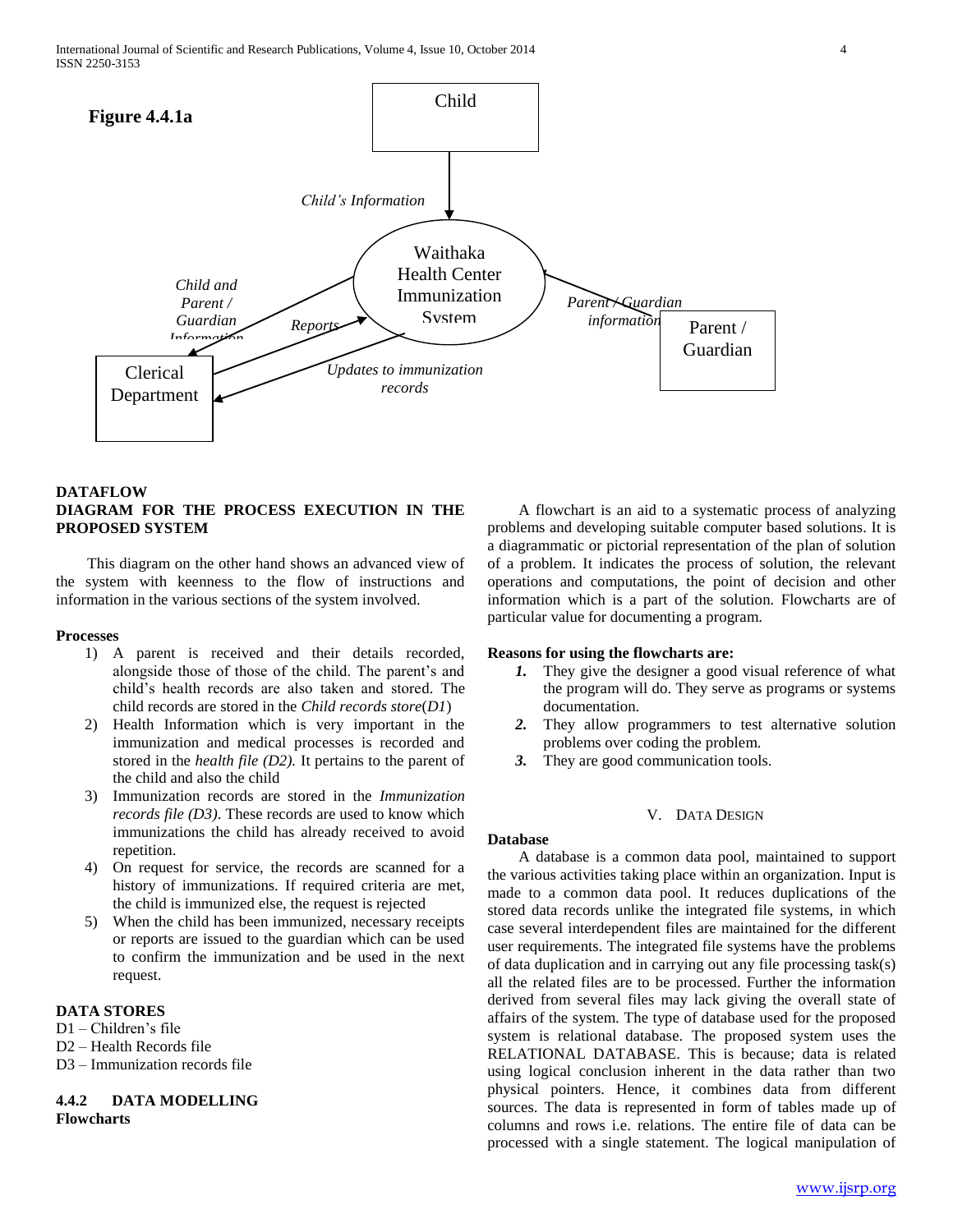data makes feasible the creation of query languages which makes the access of database realistic for a much larger group of users. Information is produced from different tables as long as they share common data elements.

### **Reasons for using a relational database**

- 1. Very flexible with regard to ad hoc queries
- 2. Simple to design and maintain
- 3. Easy to program and application in a relational environment
- 4. Simple to add new data and records without disturbing existing programs
- 5. They are neat and accurate.

| <b>TABLES</b><br><b>CHILDREN TABLE</b> |           | <b>Table 5.3.1a</b> |                    |  |
|----------------------------------------|-----------|---------------------|--------------------|--|
| <b>Field Name</b>                      | Data type | <b>Size</b>         | <b>Description</b> |  |
| <b>Registration No</b>                 | Number    | 8                   | Identity<br>card   |  |
|                                        |           |                     | number             |  |
| Surname                                | Text      | 12                  | First name         |  |
| Other name                             | Text      | 12                  | Second name        |  |
| Date of birth                          | Date/time | 8                   | Birth date         |  |
| Number<br>ID/<br>Parent                |           | 8                   | Parent's           |  |
| Passport                               |           |                     | Identification     |  |

**Table 5.3.1b**

#### **PARENTS (Mother) TABLE**

| <b>Field Name</b>      | Data type | <b>Size</b> | <b>Description</b>   |  |
|------------------------|-----------|-------------|----------------------|--|
| ID / Passport No       | Number    | 8           | Identity card number |  |
| - ID<br><b>Fathers</b> | Number    | 8           | <b>Fathers</b>       |  |
| Passport No            |           |             | Identification       |  |
| Surname                | Text      | 12          | First name           |  |
| <b>Other Name</b>      | Text      | 12          | Second name          |  |
| Date of Birth          | Date/time | 8           | Birth date           |  |
| Address                | Number    | 8           | Residence address    |  |
| Town                   | Text      | 12          | Residence town       |  |
| <b>Street</b>          | Text      | 12          | Residence street     |  |
| Country                | Text      | 12          | Resident country     |  |
| Postcode               | Number    | 4           | Country postcode     |  |
| Telephone No           | Number    | 10          | Telephone            |  |
| Mobile No              | Number    | 10          | Mobile<br>phone      |  |
|                        |           |             | number               |  |

#### **USERS TABLE Table 5.3.1d**

# **Field Name Data type Size Description** User ID Number 8 User's Unique Identifier Username Text 12 User's Access N Password **Text** 12 Log in password User Level Date/time 8 User Authentication Level

#### **IMMUNIZATIONS TABLE**

**Table 5.3.1e**

| <b>Field Name</b>  | Data type | <b>Size</b>     | <b>Description</b>    |  |
|--------------------|-----------|-----------------|-----------------------|--|
| Immunization       | Number    | 8               | ID card number        |  |
| Type               |           |                 |                       |  |
| Immunization No    | Text      | 12.             | First name            |  |
| Child Registration | Number    | 10              | Registration<br>Child |  |
| N <sub>0</sub>     |           |                 | Number                |  |
| Immunization dose  | Text      | 12 <sub>1</sub> | Immunization Dose     |  |
| No                 |           |                 | Number                |  |
| Immunization       | Text      | 100             | Immunization          |  |
| Desc               |           |                 | Description           |  |

#### **Normalisation**

 It is the process of removing duplication and grouping related data to minimize interdependence between data groups. The aim of normalization is to ensure that each fact is only recorded in one place so that facts cannot be inconsistent and the performance of updates cannot produce anomalies by updating one copy of the fact but not another.

### **UNNORMALISED DATA**

 REGISTRATION NO, SURNAME, OTHER NAME, DATE OF BIRTH, PARENT ID/ PASSPORT, ID / PASSPORT NO, FATHERS ID / PASSPORT NO, SURNAME, OTHER NAME, DATE OF BIRTH, ADDRESS, TOWN, STREET, COUNTRY, POSTCODE, TELEPHONE NO, MOBILE NO, ID / PASSPORT NO, SURNAME, OTHER NAME, DATE OF BIRTH, ADDRESS, TOWN, STREET, COUNTRY, TELEPHONE NO, MOBILE NO, JOB DESCRIPTION, USER ID, USERNAME, PASSWORD, USER LEVEL, IMMUNIZATION TYPE, IMMUNIZATION NO, CHILD REGISTRATION NO, IMMUNIZATION DOSE NO, USERNAME, USER TYPE, PASSWORD

### **FIRST NORMAL FORM (l NF)**

| <b>STAFF TABLE</b>     | <b>Table 5.3.1c</b> |             | A table is said to be in first normal form if and only if it                                                                                       |
|------------------------|---------------------|-------------|----------------------------------------------------------------------------------------------------------------------------------------------------|
| <b>Field Name</b>      | Data type           | <b>Size</b> | Description contains no repeating groups, i.e. it has no repeated values for                                                                       |
| ID / Passport No       | Number              | 8           | Identity card number attributes in a single record. If there are repeating<br><i>example in a attributes they should be isolated to form a new</i> |
| Surname                | Text                | 12          | First name                                                                                                                                         |
| <b>Other Name</b>      | Text                | 12          | Second name                                                                                                                                        |
| Date of Birth          | Date/time           | 8           | Birth date<br><b>CHILD DETAILS</b>                                                                                                                 |
| Address                | Number              | 8           | Residence address registration No. Surname, Other name, Date of birth,                                                                             |
| Town                   | Text                | 12          | Residence town ID/Passport, Immunization No, Immunization Dose No,                                                                                 |
| <b>Street</b>          | Text                | 12          | Residence street inization Description).                                                                                                           |
| Country                | Text                | 12          | Resident country                                                                                                                                   |
| Telephone No           | Number              | 10          | Telephone<br><b>PARENT DETAILS</b> (ID $\angle$ Passport No, Surname, Other                                                                        |
| Mobile No              | Number              | 10          | Mobile phone mumbete of Birth, Address, Town, Street, Country, Telephone                                                                           |
| <b>Job Description</b> | Text                | 10          | Staff Job Description bile No. Job Description, Child Registration No.                                                                             |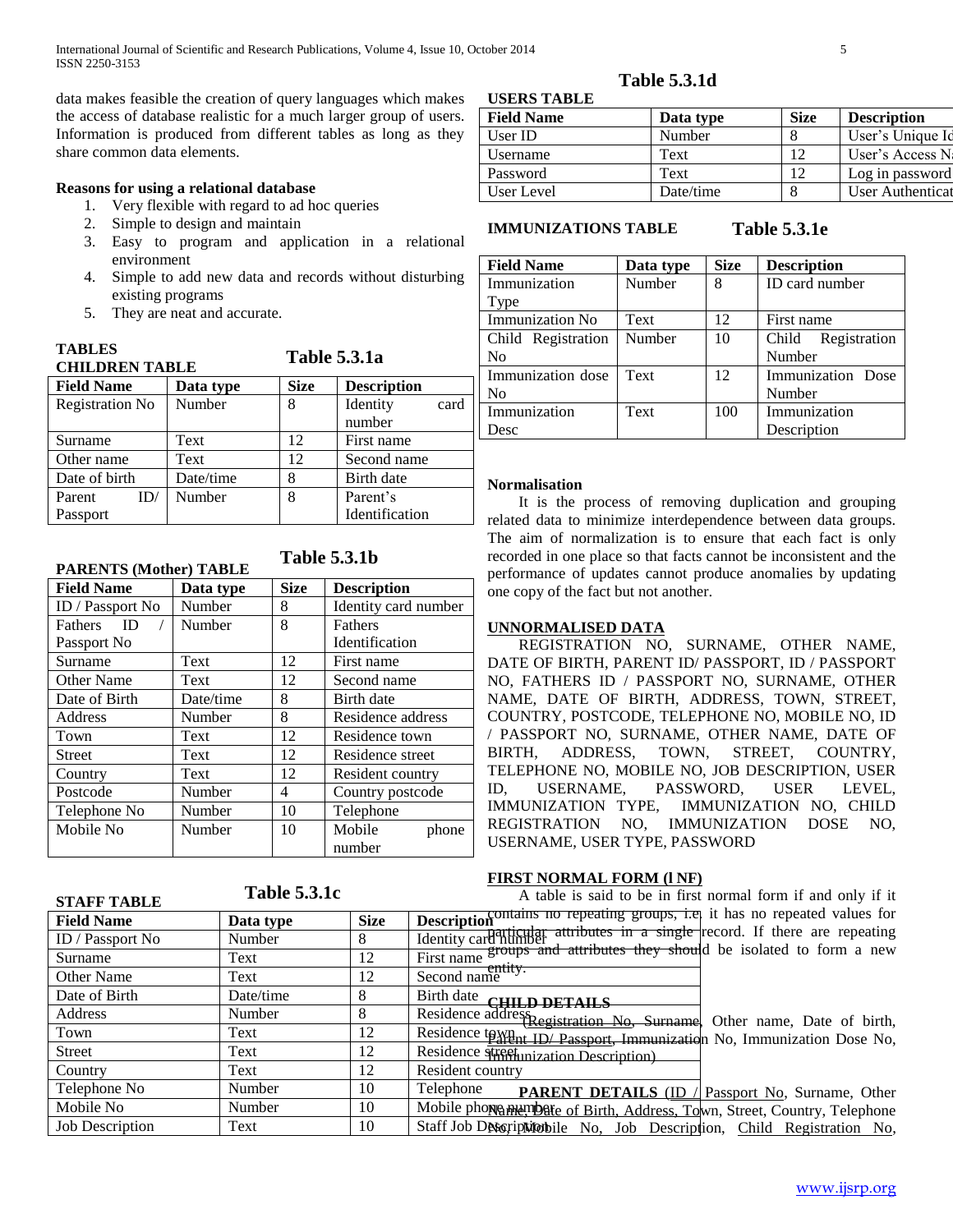Surname, Other name, Date of birth, Immunization No, Immunization Dose No, Immunization Description)

 **STAFF DETAILS** (ID / Passport No, Surname, Other Name, Date of Birth, Address, Town, Street, Country, Telephone No, Mobile No, Job Description, Username, Password)

#### **SECOND NORMAL FORM (2NF)**

 A table is said to be in 2NF if and only if it is in first normal form and every non-key attribute is fully dependent on the key attribute. All non-key attributes that are not dependent on the key attribute should be isolated to form a new entity.

#### **CHILD DETAILS**

(Registration No, Surname, Other name, Date of birth, Parent ID/ Passport, Immunization No, Immunization Dose No, Immunization Description)

**PARENT DETAILS** (ID / Passport No, Surname, Other Name, Date of Birth, Address, Town, Street, Country, Telephone No, Mobile No, Job Description, Child Registration No, Surname, Other name, Date of birth, Immunization No, Immunization Dose No, Immunization Description, Username, Password)

**STAFF DETAILS** (ID / Passport No, Surname, Other Name, Date of Birth, Address, Town, Street, Country, Telephone No, Mobile No, Job Description, Username, Password) **USERS DETAILS** (Staff Id,Username, Password)

#### **THIRD NORMAL FORM (3NF)**

 A table is said to be in 3NF if and only if it is in second normal form and every non-key attribute is not dependent on any other non-key attribute. All other non-key attributes that are not dependent on other non-key attribute should be isolated to form a new entity.

#### **5.3.2 Input Design**

It involves all forms that are used to input data to the system

# **FORMS**

# **CHILDREN FORM**

 This form is used to collect child details and store them into the system database. The form is also useful in showing the Immunizations a child has undergone and therefore determine whether the client is eligible for another.

#### **PARENTS FORM**

 This form allows for the addition and manipulation of parent details in the system. The parent details are taken against every child record and used when there is need to communicate to the parent, or identify a child.

| Figure 5.3.2b         |            |              |                                 |               |             |
|-----------------------|------------|--------------|---------------------------------|---------------|-------------|
| <b>PARENT DETAILS</b> |            | <b>ID No</b> |                                 | <b>SEARCH</b> | $\mathbf x$ |
|                       |            |              | <b>PARENT'S RECORDS SUMMARY</b> |               |             |
|                       |            |              |                                 |               |             |
| ID No                 |            |              | <b>ADDRES</b>                   |               |             |
| <b>SURNAME</b>        |            |              | <b>TOWN</b>                     |               |             |
| <b>OTHER</b>          |            |              |                                 |               |             |
| <b>LICENCE</b>        |            |              | <b>PASSWOR</b>                  |               |             |
| MOBILE NO             |            |              |                                 |               |             |
|                       | <b>ADD</b> | <b>EDIT</b>  | <b>DELETE</b>                   |               |             |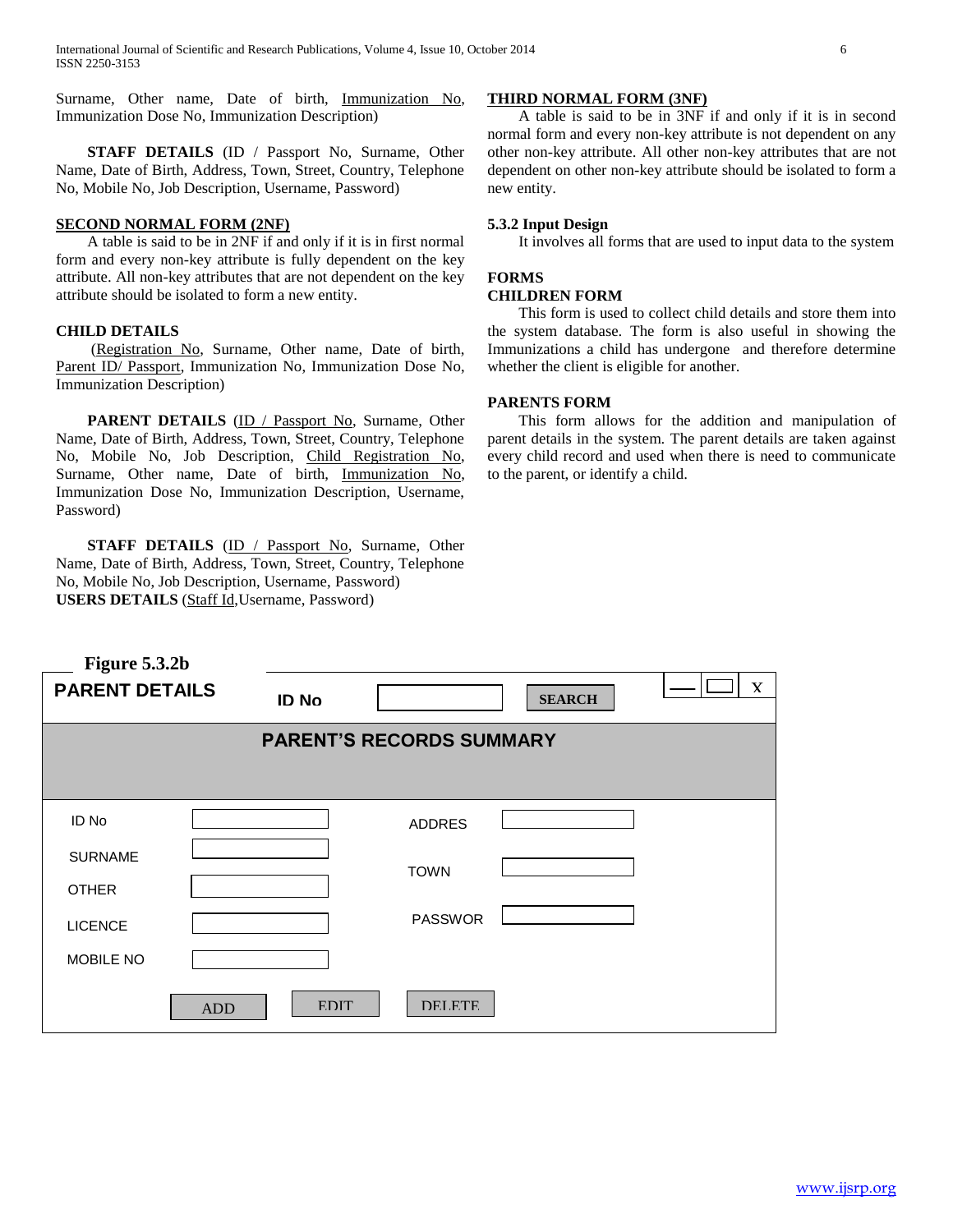International Journal of Scientific and Research Publications, Volume 4, Issue 10, October 2014 7 ISSN 2250-3153

### **STAFF FORM**

 This form is used to record staff details and assign a password to the staff member, who is allowed to edit and update these passwords, besides other dynamic sections of their records.

# **Figure 5.3.2c**

| <b>STAFF DETAILS</b> |                           | <b>SEARCH</b><br>$\boldsymbol{X}$ |
|----------------------|---------------------------|-----------------------------------|
|                      |                           | <b>STAFF RECORDS SUMMARY</b>      |
|                      |                           |                                   |
| ID No                |                           | ADDRE                             |
| <b>SURNAME</b>       |                           | <b>TOWN</b>                       |
| <b>OTHER</b>         |                           |                                   |
| <b>JOB TITLE</b>     |                           | <b>PASSWOR</b>                    |
| <b>PHONE</b>         |                           |                                   |
|                      | <b>EDIT</b><br><b>ADD</b> | <b>DELETE</b>                     |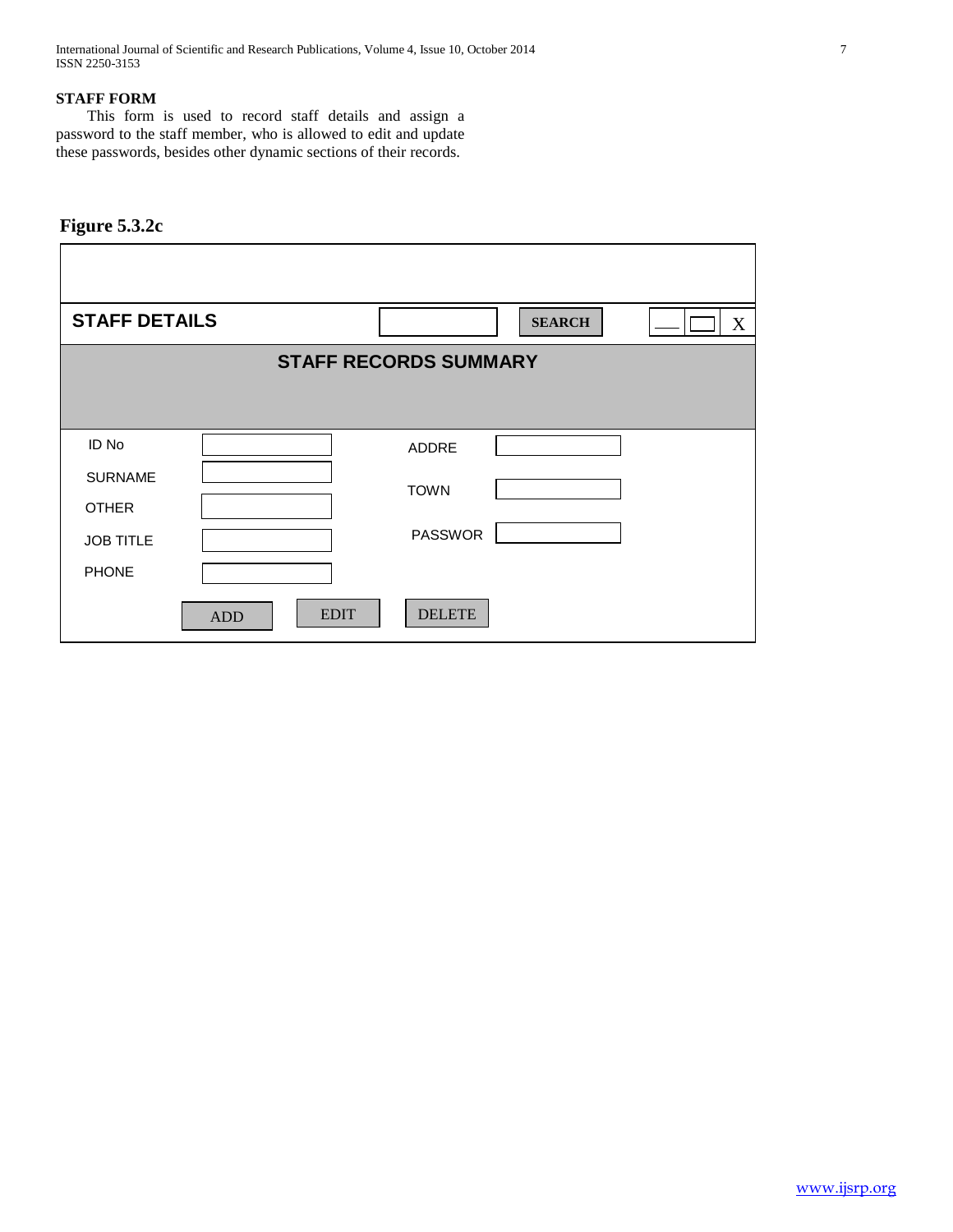### **VACCINATION FORM**

This form allows for that addition and updating of immunization records in the system. The Immunization records are then appended to the child records for each immunization the child undergoes.

# **Figure 5.3.2d**

| <b>VACCINATION DETAILS</b> |                                    |             |               | <b>SEARCH</b> | X |  |  |
|----------------------------|------------------------------------|-------------|---------------|---------------|---|--|--|
|                            | <b>VACCINATION RECORDS SUMMARY</b> |             |               |               |   |  |  |
|                            |                                    |             |               |               |   |  |  |
| Vaccination No             |                                    |             |               |               |   |  |  |
| Vaccination                |                                    |             |               |               |   |  |  |
| Dosage                     |                                    |             |               |               |   |  |  |
| Desctipion                 |                                    |             |               |               |   |  |  |
|                            |                                    |             |               |               |   |  |  |
|                            | <b>ADD</b>                         | <b>EDIT</b> | <b>DELETE</b> |               |   |  |  |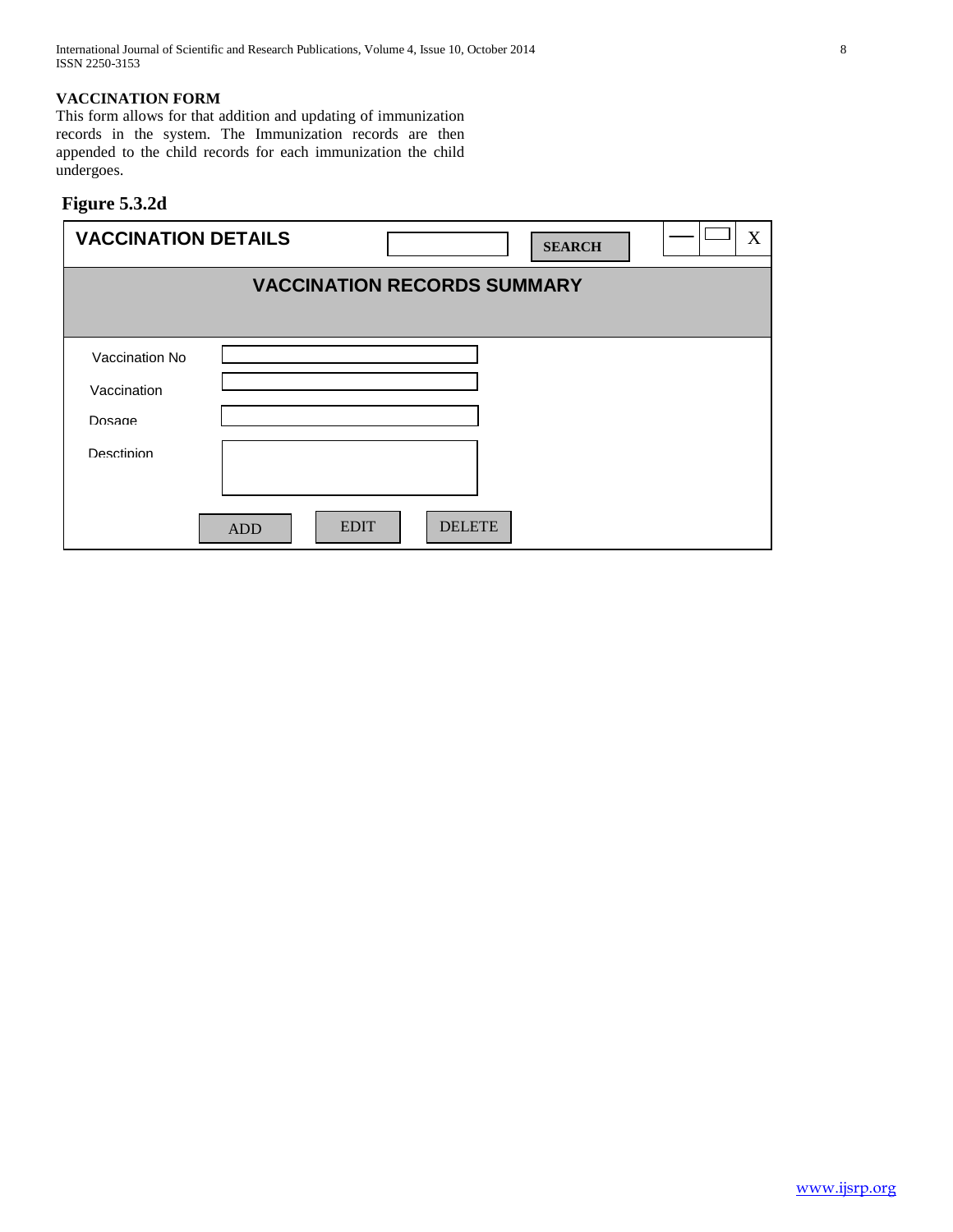#### **5.3.3 Output Design**

 It involves all reports that result from data stored in the system.

# **Figure 5.3.3a**

| <b>IMMUNIZATIONS REPORT</b> | WAITHAKA HEALTH CENTER |                     |                           |                     |
|-----------------------------|------------------------|---------------------|---------------------------|---------------------|
| <b>CLIENTS REPORT</b>       |                        |                     |                           |                     |
| <b>Child</b>                | <b>Names</b>           | <b>Immunization</b> | <b>Immunization Title</b> | <i>Immunization</i> |
| <b>Registration No</b>      |                        | No                  |                           | <b>Description</b>  |
|                             |                        |                     |                           |                     |

#### **IMMUNIZATION REPORT**

This report will be displaying all immunizations that a child has undergone within a period of time specified by the system user

# **Figure 5.3.3b**

| WAITHAKA HEALTH CENTER<br>PERIODIC IMMUNIZATIONS REPORT         |                     |                           |                     |  |  |  |
|-----------------------------------------------------------------|---------------------|---------------------------|---------------------|--|--|--|
| <b>CLIENTS REPORT</b>                                           |                     |                           |                     |  |  |  |
| Date From -                                                     | <i>Immunization</i> | <b>Immunization Title</b> | <b>Immunization</b> |  |  |  |
| <b>Registration No</b><br>Date To<br><b>Description</b><br>List |                     |                           |                     |  |  |  |
|                                                                 |                     |                           |                     |  |  |  |
|                                                                 |                     |                           |                     |  |  |  |

#### VI. SYSTEM IMPLEMENTATION

 Systems implementation is the construction of the new system and the delivery of that system into production. System implementation commences after the users have accepted the new system.

 This phase involved all the activities that took place to convert the old manual system to a new computerized system. The design of the system was converted into an operational system that would meet the user's requirements. These activities include program and system testing, file conversion, training of the user staff and conversion from old system to a new system.

#### **6.1 Tools used for Coding and Testing**

 The tools used for coding are PHP and HTML and MYSQL as database management system.

#### **6.2 System test plan**

 A **test plan** is a document detailing a systematic approach to testing a system .The plan typically contains a detailed understanding of the eventual [workflow.](http://en.wikipedia.org/wiki/Workflow)

 A plan of how the testing would be done is prepared. The testing is to take twenty days and uses both historical data and dump data with every user carrying out the described duties using the system in order to test whether the system meets its purpose.

#### **6.3 Testing**

 Testing is the process of verifying and validating the system for the conformance with specification and above all meeting the

user's requirements. Testing ensures that the system is error free and is achieving its goal

The testing done involved:-

#### **Functional Testing / Functionality Testing**

CHILDREN IMMUNIZATION REPORT

undergone

This report will be displaying all immunizations that a child has

 Functional testing is the process of confirming the functionality of the application. It ensures that the system functions the way it is intended to. The purpose of functional testing was to ensure that the program performs all the specified functions. It relates to the whole system and does not require a technical understanding of the system.

#### **System testing**

 System testing is a level of the software testing process where a complete, integrated system is tested.

 The purpose of this test is to evaluate the system's compliance with the specified requirements.

 System testing is done after integration testing is complete. System testing should test functional and non functional requirements of the software.

 Testing involved using the web application with an intention to discovering any errors. A good test approach is one that has capability of finding errors that were not yet discovered. Therefore the testing was done in order to clearly see if there were problems with the new computerized system.

#### **Acceptance Testing:**

 Formal testing conducted to determine whether or not a system satisfies its acceptance criteria enable the customer to determine whether or not to accept the system. This testing